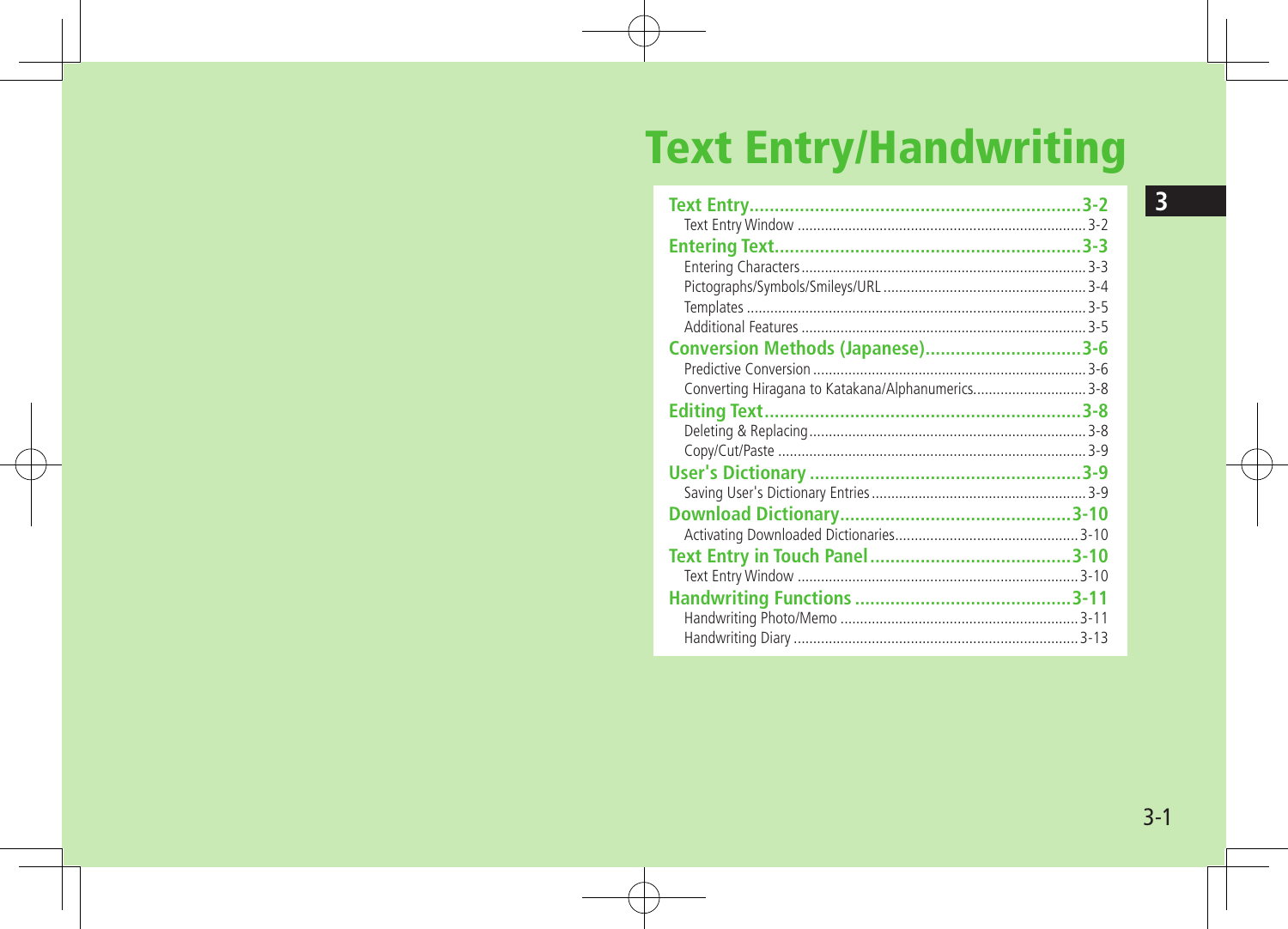# Text Entry

#### **Enter alphanumerics, hiragana, kanji, katakana, symbols and pictographs.**

- Two types of character input methods are available: 5-touch and 2-touch In this guide, examples are described in 5-touch.
- Lists of Key Assignments: ZP.19-15, P.19-16

#### **2-touch**

Press two numeric keys to enter a character.

# **Text Entry Window**



|                 | <b>O</b> Character Input Methods                                                                                                                                                                                                         | <b>Operations</b>                                                                            |
|-----------------|------------------------------------------------------------------------------------------------------------------------------------------------------------------------------------------------------------------------------------------|----------------------------------------------------------------------------------------------|
| 5-touch/2-touch |                                                                                                                                                                                                                                          | Press and hold<br>[⊠][Mode]                                                                  |
|                 | <b>@</b> Input Modes (Double-byte/Single-byte)                                                                                                                                                                                           | <b>Operations</b>                                                                            |
| 5-touch         | 漢1/1: Kanji (hiragana) (double-byte)<br>カナ1/1 / カナ1/3: Katakana<br>英1/1 / 英1/2: Upper case alphanumerics<br>abc <sup>1</sup> / <sub>1</sub> Sm / abc <sup>1</sup> / <sub>2</sub> Sm: Lower case<br>alphanumerics<br>数1/1 / 数1/2: Numbers | ⊠) <b>[Mode] →</b> Select a<br>character type                                                |
| 2-touch         | $2\frac{1}{1}$ / $2\frac{1}{2}$ : Upper case alphanumerics<br>/Regular kana<br>$2\frac{1}{15}$ m / $2\frac{1}{25}$ m: Lower case<br>alphanumerics/<br>Small kana                                                                         | To toggle double-/<br>single-byte:<br>⊠ Mode]<br>To toggle Small kana/<br>Regular kana:<br>8 |
|                 | <b><sup>6</sup></b> Remaining Bytes                                                                                                                                                                                                      |                                                                                              |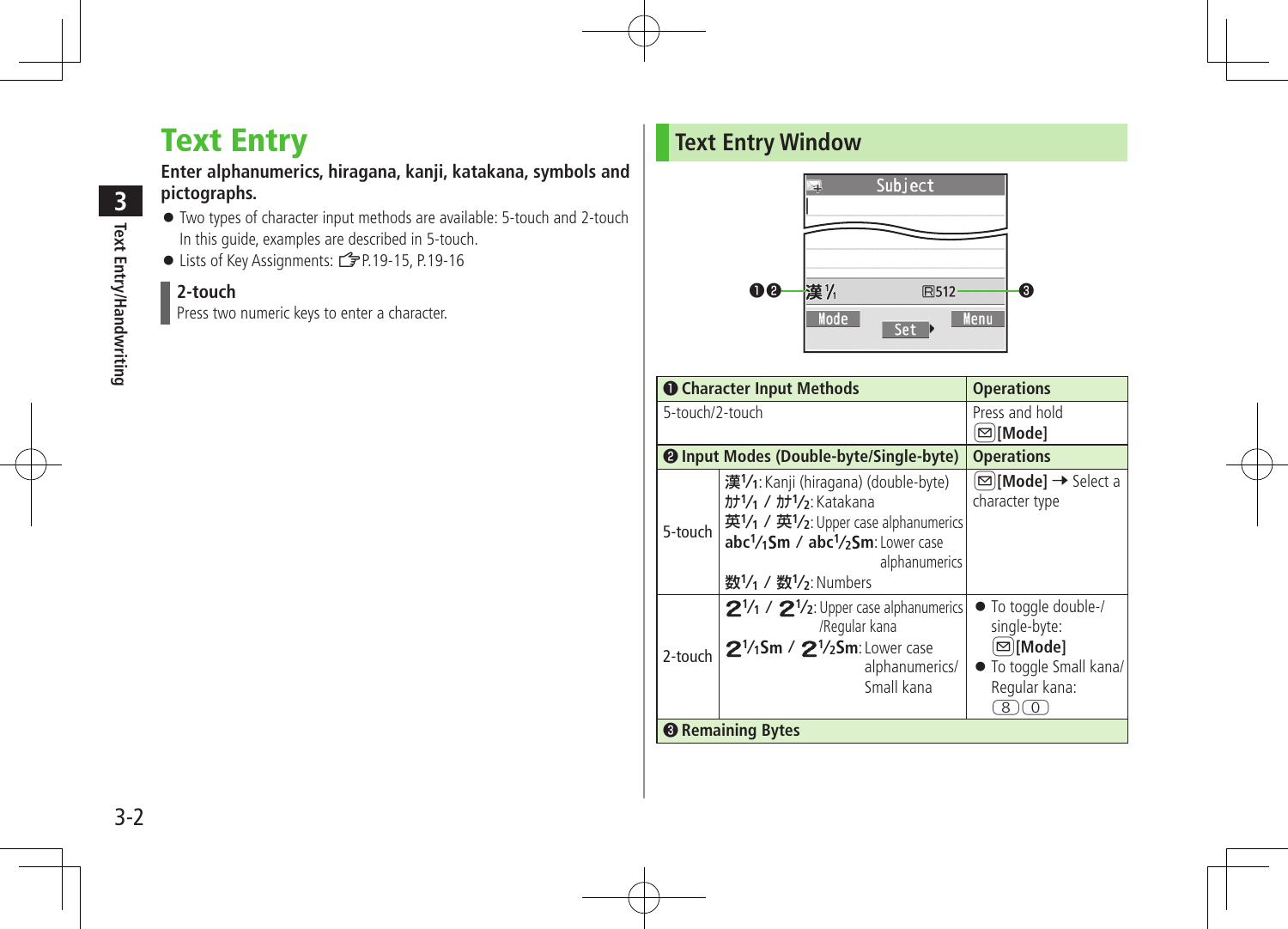# <span id="page-2-0"></span>Entering Text

# **Entering Characters**

#### **Example: Enter** 鈴木

- **1** In alphanumerics mode, A**[Mode]** 7 漢字
	- $\overline{g}$ :  $\overline{3}$  three times
	- $\overline{\sigma}$ :  $\overline{(\alpha)}^* \rightarrow \overline{(\alpha)}$  three times  $\rightarrow \overline{(\alpha)}$
	- き: (2) twice
	- \* When the next character is on the same key, press  $\boxed{\circledcirc}$  first to move cursor.
- **2 a** to enter Suggestion List
	- $\bullet$  To exit List, press  $\boxed{\text{even}}$ .
	- Available suggestion lists: Predictive Candidates Conversion Candidates Context Forecast abc/123/Kana Candidates (ZP.3-6)

| すずき          | Last name                                          |      |
|--------------|----------------------------------------------------|------|
| <b>FACLR</b> | 鈴木 スズキ 鈴城 鈴置<br>すずき 鱸 寿松木 SUZUKI<br>寿州貴 涼樹 鋤 錫 スズキ | 1/13 |
| Conv.        | Select?                                            |      |

last name

すずき

## **Other Input Functions**

| Enter katakana/             | ⊠)[Mode] → Select input mode                                                                                                                                                                                                                   |
|-----------------------------|------------------------------------------------------------------------------------------------------------------------------------------------------------------------------------------------------------------------------------------------|
| alphanumerics               | (character type) → Enter characters                                                                                                                                                                                                            |
| <b>Enter small kana</b>     | Enter a character $\rightarrow$ $\curvearrowright$ to convert                                                                                                                                                                                  |
| (つ, ッ, etc.)                | to small character                                                                                                                                                                                                                             |
|                             | • Alternatively, press a key repeatedly<br>to enter an assigned small kana.                                                                                                                                                                    |
| Enter upper case            | Enter a character $\rightarrow$ $\sim$                                                                                                                                                                                                         |
| characters                  | • Alternatively, press a key repeatedly to<br>enter an assigned upper case character.                                                                                                                                                          |
| Add "or"                    | Enter a character to add "or $\degree \rightarrow$<br>$\overline{\star}$ for $\check{\phantom{a}}$ or $\overline{\star}$ twice for $\check{\phantom{a}}$<br>• In single-byte katakana mode, " and "<br>are entered as a single-byte character. |
| <b>Insert line feed</b>     | [D][Line FD] to insert line feeds in<br>text                                                                                                                                                                                                   |
|                             |                                                                                                                                                                                                                                                |
| Insert space at end of text | o.                                                                                                                                                                                                                                             |
| Insert space within text    | (#) repeatedly until single-byte space<br>appears*, or $[\mathbf{x}_r]$ [Menu] $\rightarrow$ <i>Input Space</i><br>(Double-byte (single-byte) space is<br>entered in 2 bytes (1 byte) input mode.)                                             |
| Toggle characters in        | $\Omega$ [Rev.]                                                                                                                                                                                                                                |
| reverse order               | Example: From c, press to toggle as<br>follows: $c \rightarrow b \rightarrow a \rightarrow 2$                                                                                                                                                  |
| Move cursor to beginning/   | [Y'][Menu] → Jump →                                                                                                                                                                                                                            |
| end of sentence             | To beginning or To end                                                                                                                                                                                                                         |

\* Space cannot be entered in number mode. Use symbol list.

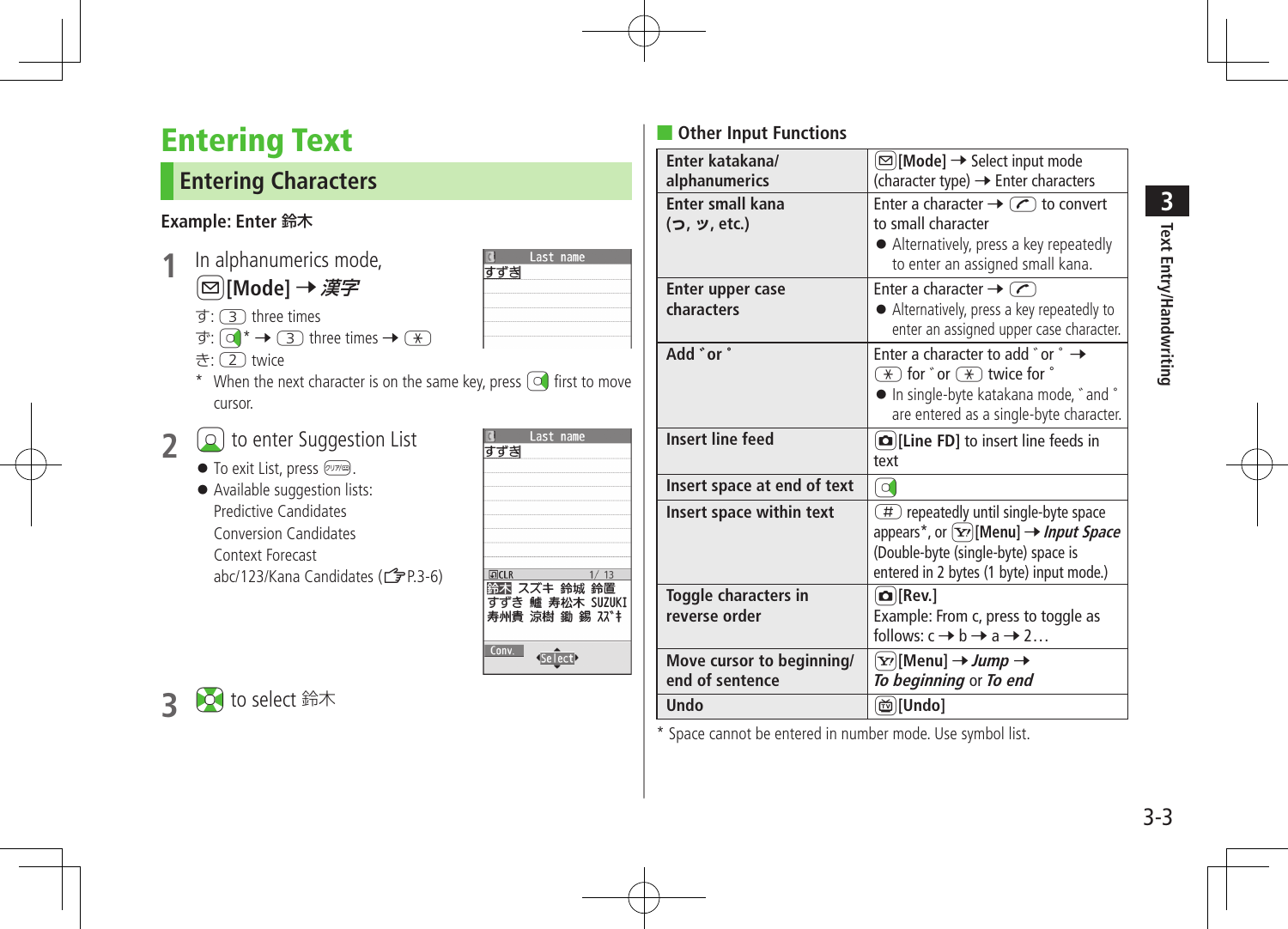<span id="page-3-0"></span>

#### ■ **Functions Available in Pictograph/Symbol/Smiley/URL List**

| Toggle pages within tab               | @ [Prev.]/( <b>ධ</b> ][Next]                                                                                                                        |
|---------------------------------------|-----------------------------------------------------------------------------------------------------------------------------------------------------|
| Toggle categories within<br>tab       | Press and hold $\left(\sqrt{\phantom{a}}\right) \rightarrow$ Select a<br>category<br>• Alternatively, use numbers (1-9, 0) to<br>toggle categories. |
| Toggle full screen/standard<br>screen | $\sqrt{}$                                                                                                                                           |
| <b>Close list</b>                     |                                                                                                                                                     |

#### **Note**

- $\bullet$  Alternatively,  $\boxed{\mathbf{x}}$  [Menu]  $\rightarrow$  *Pictograms/Symbols*  $\rightarrow$  *Pictograms*, **Symbols** or **Smiley**.
- Categories do not switch if no data are entered.

3-4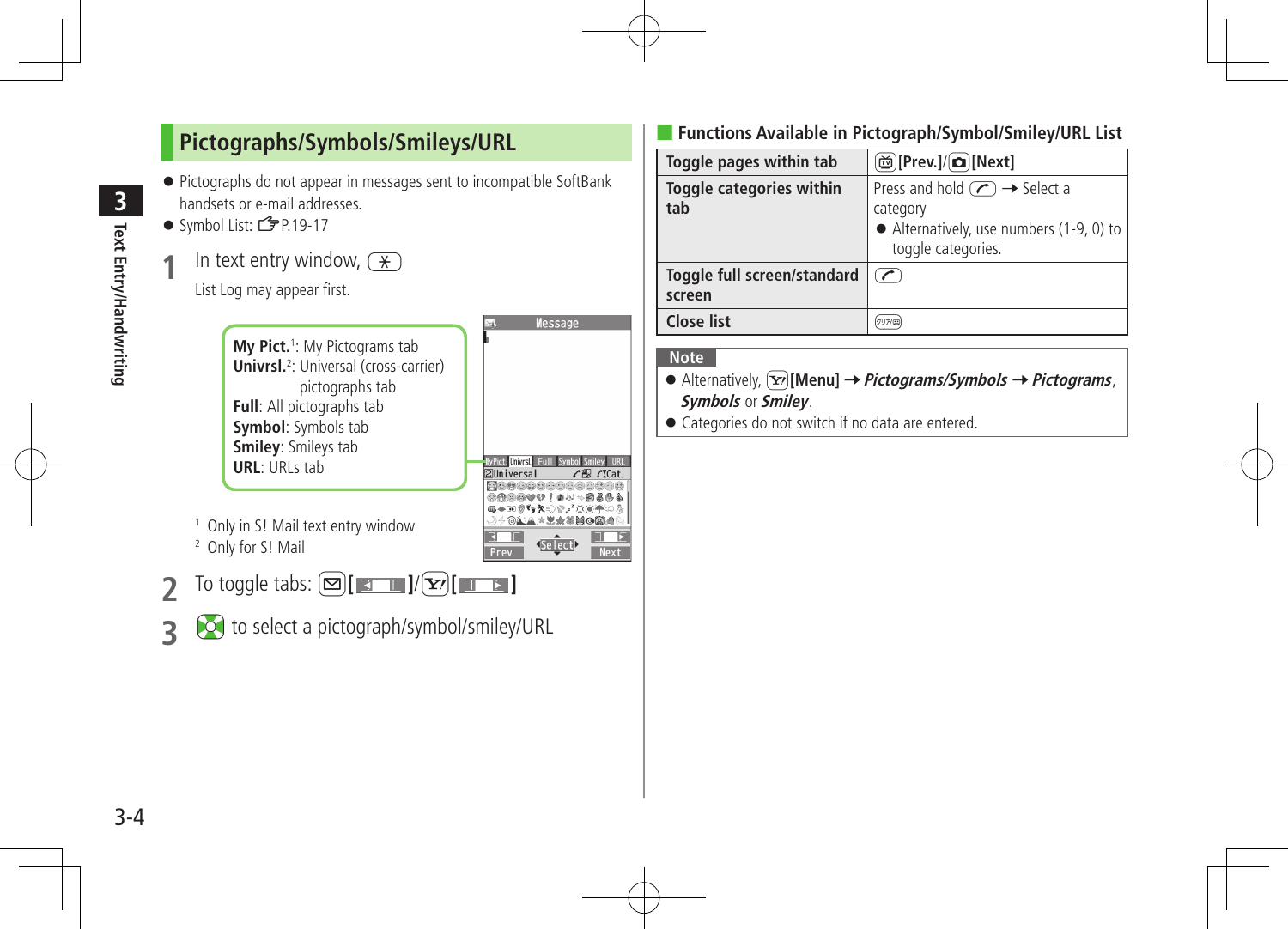#### <span id="page-4-0"></span>**Templates**

**Insert templates (greetings, URLs, emoticons) or edit preinstalled templates.**

#### **Inserting Templates**

- **10 10 1 1 In text entry window, press and hold**  $\left(\frac{X}{X}\right)$  **<br>• Not available in number mode.** 
	-
- Select a category  $\rightarrow$  Select a template

#### **Note**

 $\bullet$  Alternatively, in a text entry window,  $\boxed{\mathbf{x}}$  [Menu]  $\rightarrow$ **Templates/Quote → Templates** to enter a template

#### **Editing Templates**

**Main Menu** 4 **Tools** 4 **Templates/Users Dic.** 4 **Templates**

- Select a category
- $Highlight a template \rightarrow \text{[} \text{[} \text{Edit} \text{]} \rightarrow \text{Edit template}$

#### ■ **Reset Edited Templates**

**>** After Step 1, (highlight a template →)  $\boxed{\mathbf{x}}$  [Menu] → Reset this or **Reset all** (→ For **Reset all**, enter Phone Password) → YES

#### ■ **Manage Template Folders**

- $>$  In Step 1, highlight a category  $\rightarrow \infty$  [Menu]  $\rightarrow$  *Edit folder name*  $\rightarrow$ Edit folder name
- $\bullet$  To reset folder name, **\FYIMenu] →** *Reset name* **→** *YES*

## **Additional Features**

- In text entry window,  $\boxed{\mathbf{Y}}$  [Menu]  $\rightarrow$ **Templates/Quote**
- **2** Select an item (See below)

| <b>Item</b>               | <b>Operation/Description</b>                                                             |
|---------------------------|------------------------------------------------------------------------------------------|
| Kuten code                | Enter a character code ( $\mathbb{C}$ P.19-18)                                           |
|                           | > Enter a character code (4 digits)                                                      |
| Quote phone               | Quote Phone Book entry details                                                           |
| book                      | > Select an entry → Check items → $\boxed{\infty}$ [Finish]                              |
| Quote accnt               | <b>Ouote Account Details</b>                                                             |
| detls                     | > Enter Phone Password $\rightarrow$ Check items $\rightarrow \text{[}\,\text{[}$ Finish |
| <b>Bar code</b><br>reader | Activate Bar Code Reader to insert scanned result<br>(C <sub>3</sub> P.13-15)            |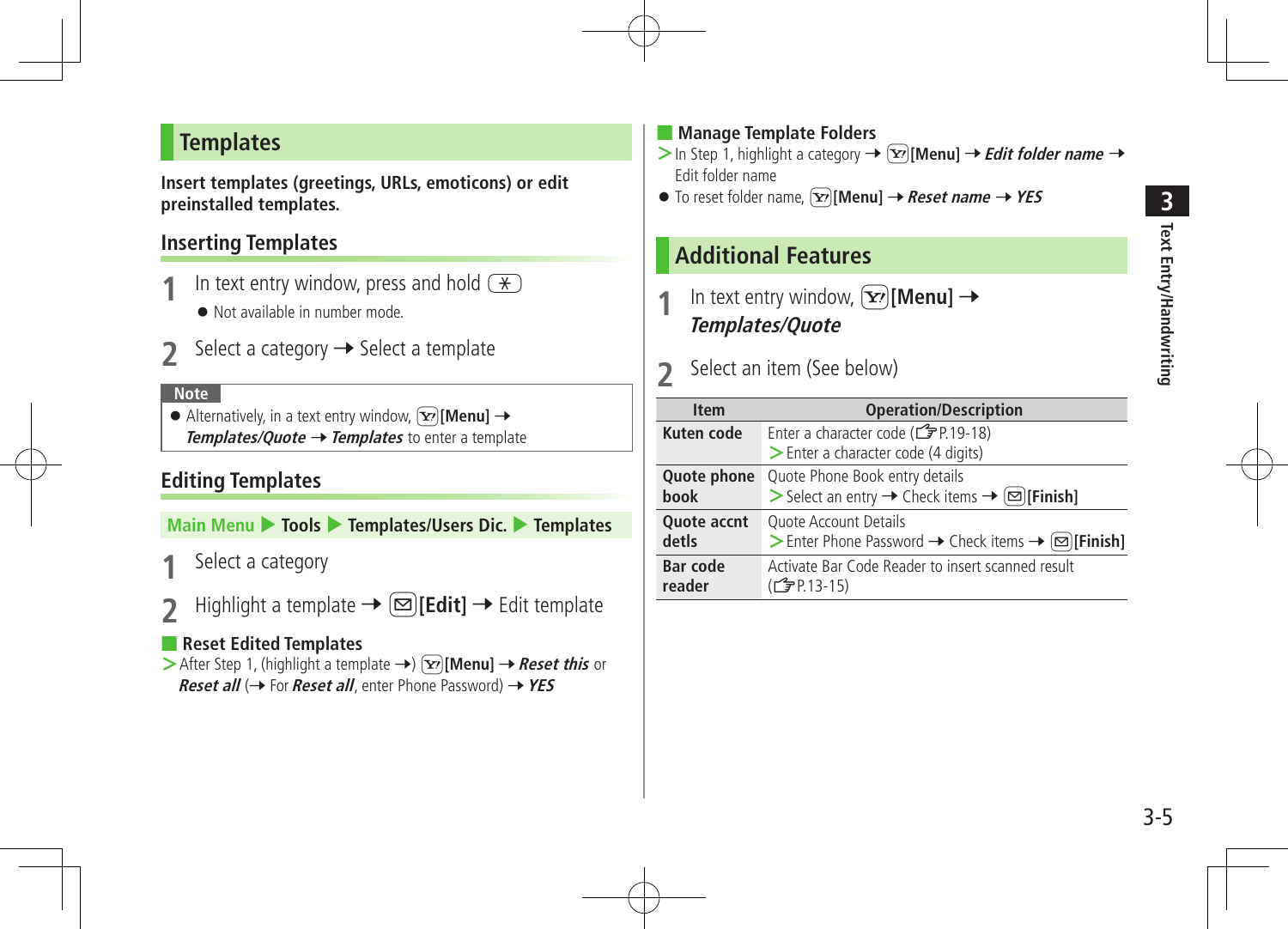# <span id="page-5-0"></span>Conversion Methods (Japanese)

# **Predictive Conversion**

**Predictive/conversion suggestions appear when entering text.**

| <b>Before</b><br><b>Entering</b><br>$Text*$ | <b>Predictive</b><br><b>Candidates</b><br>(Pre-text<br>Predict) | Suggests salutations/opening words<br>Example: こんにちは、お疲れさま, etc.                                                                     |
|---------------------------------------------|-----------------------------------------------------------------|--------------------------------------------------------------------------------------------------------------------------------------|
| While                                       | <b>Predictive</b><br><b>Candidates</b>                          | Lists likely conversions and matching<br>conversions<br>Likely Conversions: わ → 私, わたし, etc.<br>Matching Conversions: わ → 和, 輪, etc. |
| <b>Entering</b><br><b>Text</b>              | <b>Conversion</b><br><b>Candidates</b>                          | Suggests only matching conversions<br>Example: わ → 和, 輪, etc.                                                                        |
|                                             | abc/123/Kana<br><b>Candidates</b>                               | Lists alphanumerics/katakana assigned to<br>key ( 子 P.3-8)                                                                           |
| After a<br>Word is<br><b>Fixed</b>          | Context<br><b>Forecast</b>                                      | Suggests words likely to follow<br>Example: 私 is fixed → です, の, は, etc.                                                              |

\* Available when you open Message text entry window or cursor is at top of text entry window. Note that handset Language must be set to  $\cancel{B\#B}$ .

- **•** Predictions change with each letter entered.
- Press **2**[Pred.]/[Conv.] to toggle Predictive Candidates List and Conversion Candidates List.

#### **Learned Words**

- Handset learns entered characters and suggests them for future conversions.
- $\bullet$  To delete learned words individually: Highlight a word  $\rightarrow$  Press and hold <sub>*<i><sup>oure***</sup> →** *YES*</sub>
- When replying/forwarding a message, use word suggestions based on the original message  $(\mathcal{F}P.18-11)$ .

#### **Tip**

Settings ●Reset Learned Words ●Show/Hide Predictive Candidates and Context Forecast ●Fix Entered Characters Automatically ●Pre-text Predict (<del>△</del>P.18-11)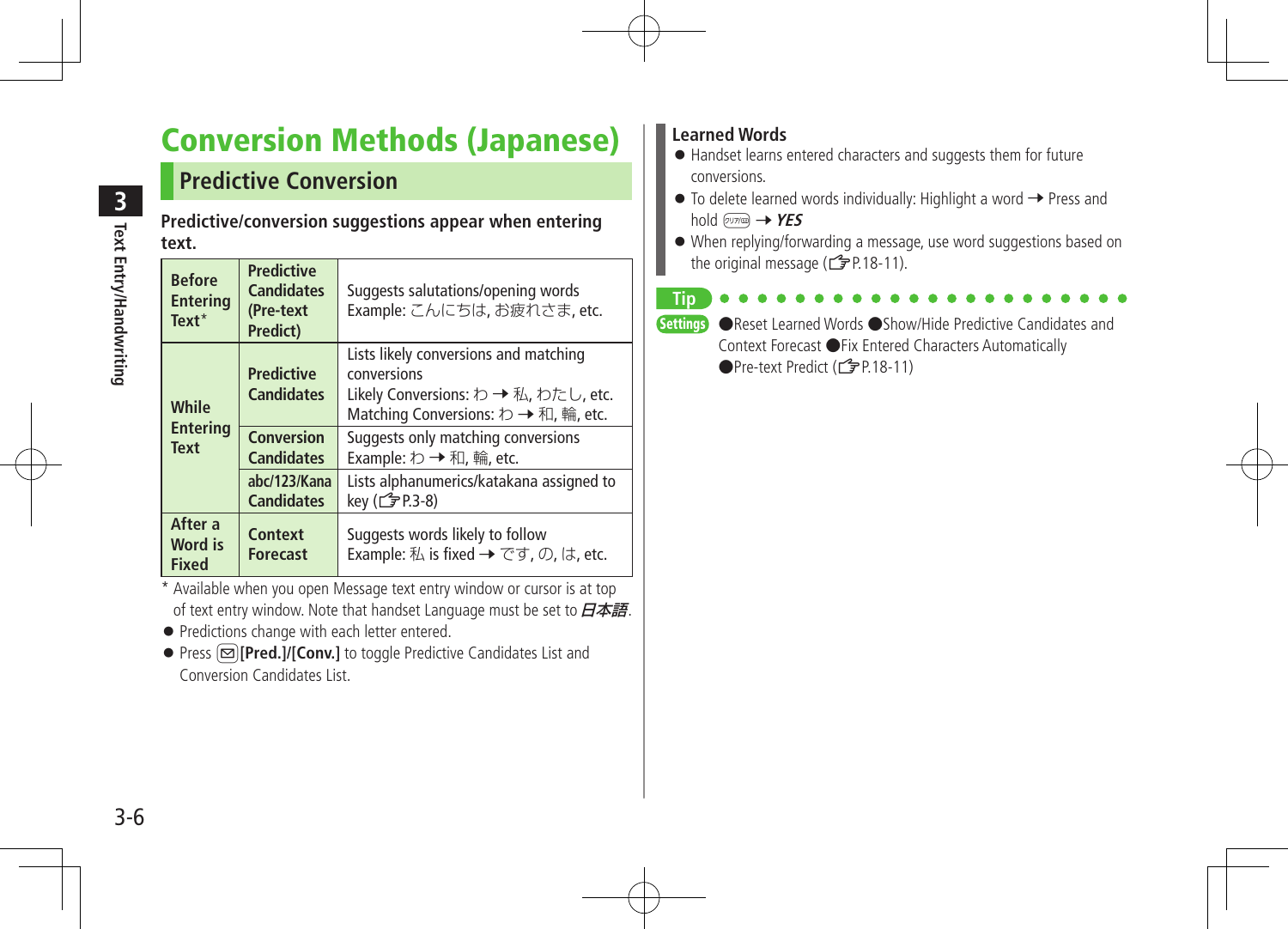#### **Example: Enter** 私の鼻

- In kanji (hiragana) mode,  $\circled{0}$ わ is entered and Predictive Candidates List appears.
- **2**  $\boxed{2}$  to move to Suggestion List  $\rightarrow$ **Z**o to select 私 私 is entered and Context Forecast List appears.
- **3**  $\left( \circ \right)$  to move to Suggestion List  $\rightarrow$  $\Omega$  to select  $\Omega$

の is entered and Context Forecast List appears.

 $4$   $6$   $\rightarrow$   $5$ 

はな is entered and Predictive Candidates List appears.

# **5** 图**[Conv.]**

Conversion Candidates List appears.



 $2/100$ 

 $\gamma$ 

**Next** 

は 2 達 自身 だけ にも でもしかに、。

がをですとで…♪  $\ddot{t} - 1$   $\sin 7\theta \sim 27$ 

**同CLF** 

Prev.



**6**  $\Omega$  to move to Suggestion List  $\rightarrow$ 

Subject 私の記 **同CLR**  $3/24$ 花 はな 園 歯な 華 葉な 端 派な 刃な 波な 羽な 端な 覇な ハナ \* !  $($  в  $)$  $\alpha$   $($  д  $)$  $\alpha$ Pred Select? Prev **Next** 

## **If the Word is Not Listed**

Press ( $\overline{y}$ ) to return to hiragana, and segment hiragana to convert separately.

Example: Segment はるか into はる and か, then convert to 晴香 ①  $\textcircled{r}$  **[Conv.]** →  $\textcircled{r}$  →  $\textcircled{r}$  to move to Suggestion List → Select 晴 ②  $\Omega$  to move to Suggestion List → Select 香

## **Using Previously Entered Words**

Enter the first one or two hiragana to access previously entered words in the list.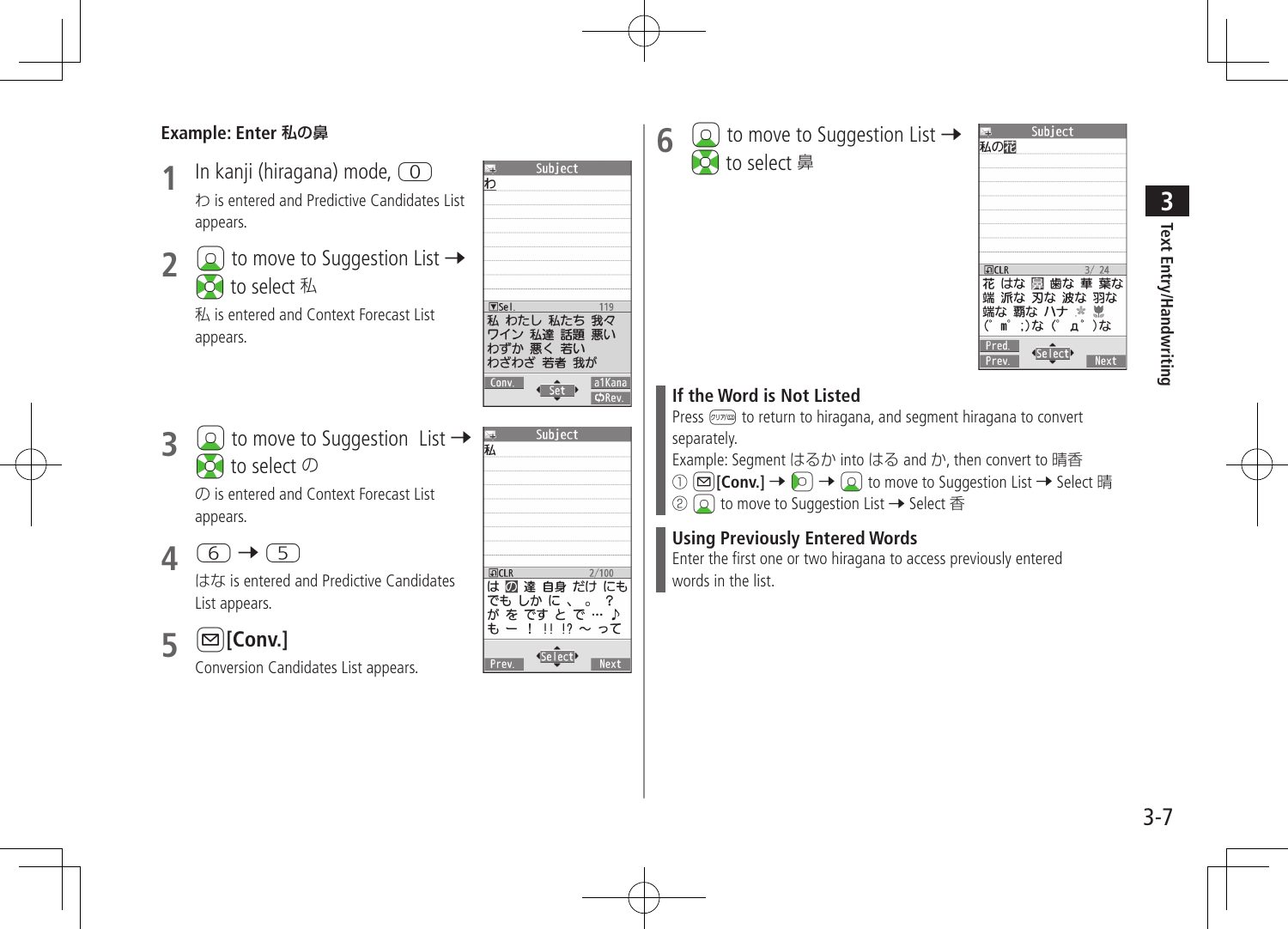## <span id="page-7-0"></span>**Converting Hiragana to Katakana/ Alphanumerics**

**3 Text Entry/Handwriting Text Entry/Handwriting**

**Enter katakana and alphanumerics in kanji (hiragana) mode. Date and time can be entered quickly.**

**Example 1: Enter OK**

| <b>Step</b>    |                |              |                                   |    |
|----------------|----------------|--------------|-----------------------------------|----|
| Kev            | 6<br>(3 times) | 5<br>(twice) | $\boxed{\mathbf{Y}}$ a1Kana]      | Ю  |
| <b>Display</b> | ふ              | ふに           | abc/123/Kana<br><b>Candidates</b> | OK |

 $\bullet$  Highlight **OK** and press  $\circ$ .

#### **Example 2: Enter 10/30, 10:30 or 10**月**30**日

| <b>Step</b>    |      |                               |        |
|----------------|------|-------------------------------|--------|
| Key            |      | $\boxed{\mathbf{x}}$ /a1Kana] |        |
|                |      |                               | 10/30  |
|                | あわさわ | abc/123/Kana                  | 10:30  |
| <b>Display</b> |      | <b>Candidates</b>             | or     |
|                |      |                               | 10月30日 |

 $\bullet$  Highlight a suggestion and press  $\circ$ .

# Editing Text

# **Deleting & Replacing**

#### **1 Delete Characters within Lines**

Place cursor before a character  $\rightarrow \sqrt{p\mu p}$ A character after cursor is deleted.

 $\bullet$  Press and hold  $\varphi$  to delete all characters after cursor.

#### **Delete Characters from the End of Text**

Place cursor at the end of text  $\rightarrow \sqrt{N/k}$ 

A character before cursor is deleted.

- $\bullet$  Press and hold  $\overline{\text{pump}}$  to delete all characters before cursor.
- **2** Enter another character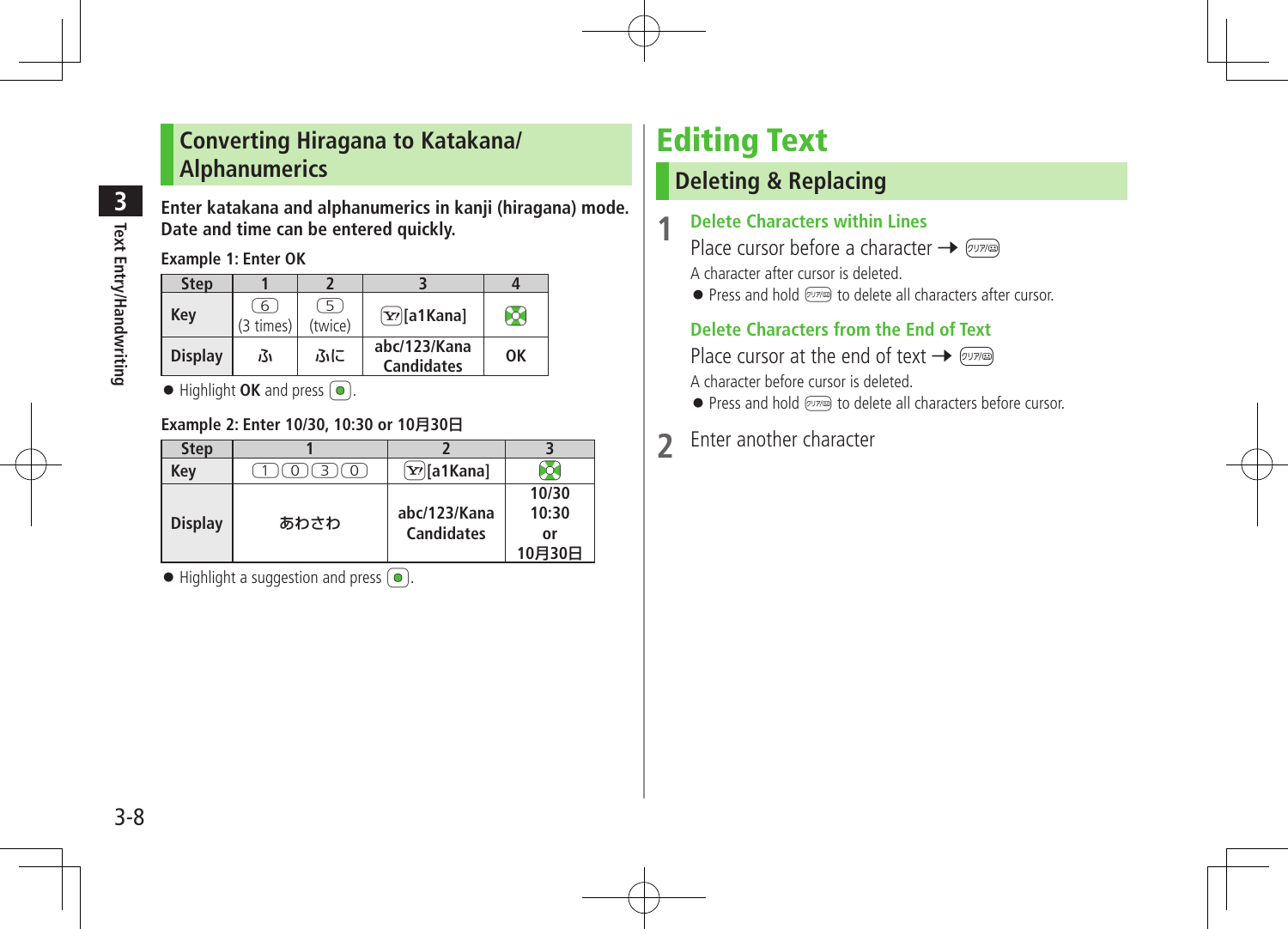# **3 Text Entry/Handwriting Text Entry/Handwriting**

## <span id="page-8-0"></span>**Copy/Cut/Paste**

- In text entry window,  $\boxed{\mathbf{Y}}$  [Menu]  $\rightarrow$  *Copy* or *Cut*
- **2 Select Text to Copy/Cut**
	- Place cursor before (or after) text to select  $\rightarrow$  $\bigcirc$  [Start]  $\rightarrow$  Place cursor after (or before) text  $\rightarrow$ \*z**[End]**

**Select All (In S! Mail Message Text Entry Window Only)**  $\boxed{\mathbf{Y}}$  [All]  $\rightarrow \boxed{\bullet}$  [End]

**3** Place cursor at target location →  $\boxed{\mathbf{x}}$ [Menu] → Paste

# User's Dictionary

**Save frequently used words/phrases (up to 100 entries). Saved words/phrases appear among word suggestions.**

## **Saving User's Dictionary Entries**

**Main Menu** 4 **Tools** 4 **Templates/Users Dic.**  4 **User's Dictionary**

**1 <New>**

**2** Enter a word  $\rightarrow$  Enter reading

■ **Edit User's Dictionary Entries >** In Step 1, highlight a word →  $\textcircled{=}$  **[Edit]** → Edit word → Edit reading

■ **Delete User's Dictionary Entries**  $>$  In Step 1,  $\boxed{\mathbf{x}}$  **[Menu]**  $\rightarrow$  Select an item  $\rightarrow$  Operate selected item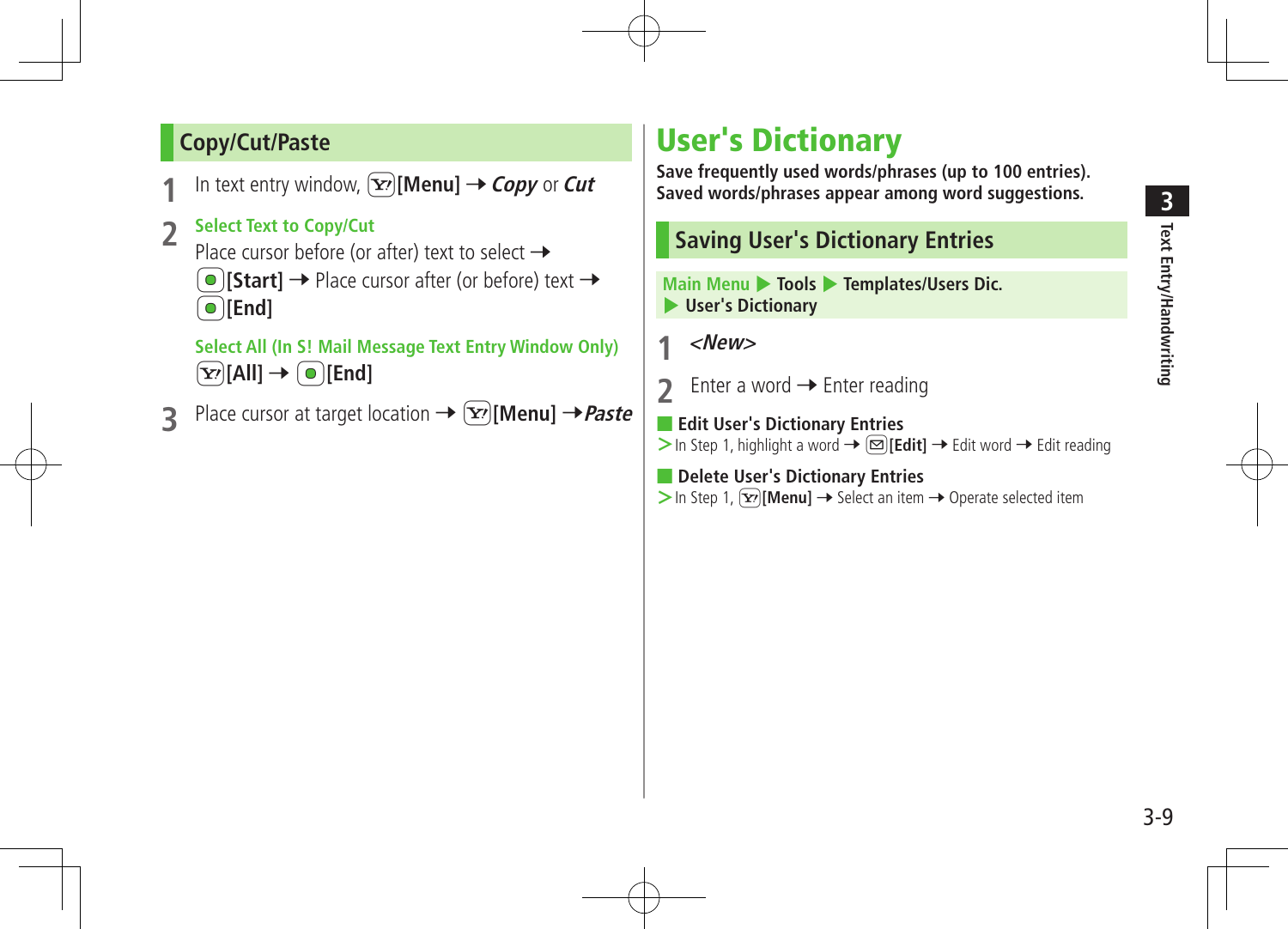# <span id="page-9-0"></span>Download Dictionary

**Download dictionaries from P-egg, a download site for 942P users (see below). Activate downloaded dictionaries to add character conversions to conversion suggestions (Japanese).**

- P-egg (as of June 2010)
	- **Main Menu** 4 **Yahoo!** 4 **Bookmarks ▶ Panasonic メーカーサイト** (P-egg)

# **Activating Downloaded Dictionaries**

#### **Main Menu ▶ Tools ▶ Templates/Users Dic.** 4 **Download Dictionary**

- Select a dictionary
	- ★ appears for active dictionary.
	- $\bullet$  To cancel: follow the same step

#### ■ **Change Title**

 $>$  In Step 1, highlight a dictionary  $\rightarrow$   $\boxed{\mathbf{x}}$  **[Menu]**  $\rightarrow$  *Edit title*  $\rightarrow$  Edit

#### ■ **View Details**

 $>$  In Step 1, highlight a dictionary  $\rightarrow \boxed{\mathbf{x}}$  [Menu]  $\rightarrow$  *Dictionary info* 

#### ■ **Delete Dictionaries**

 $>$  In Step 1, (highlight a dictionary  $\rightarrow$ )  $\boxed{\mathbf{x}}$  [Menu]  $\rightarrow$  *Delete this* or **Delete all** (→ For **Delete all**, enter Phone Password) → YES

# Text Entry in Touch Panel

**Use Touch Panel for text entry in Viewer Position.**

# **Text Entry Window**



|             | <b>Item</b>                        | <b>Description</b>                                                                                                                                                          |
|-------------|------------------------------------|-----------------------------------------------------------------------------------------------------------------------------------------------------------------------------|
| $\mathbf 0$ | Input Method/<br><b>Input Mode</b> | (子P.3-2)                                                                                                                                                                    |
| ℯ           | <b>Remaining Bytes</b>             | Remaining number of enterable byte<br>appears                                                                                                                               |
| ❸           | <b>Multi Selector</b>              | Move cursor or insert single byte<br>space/line feed                                                                                                                        |
| $\bf o$     | <b>Touch Keypad</b>                | Same operations as Keypad $(\fbox{1}-\gbox{9})$ ,<br>$\mathcal{F}(H)$ in Normal Position.<br>• Long press key operations (opening<br>Templates list, etc.) are unavailable. |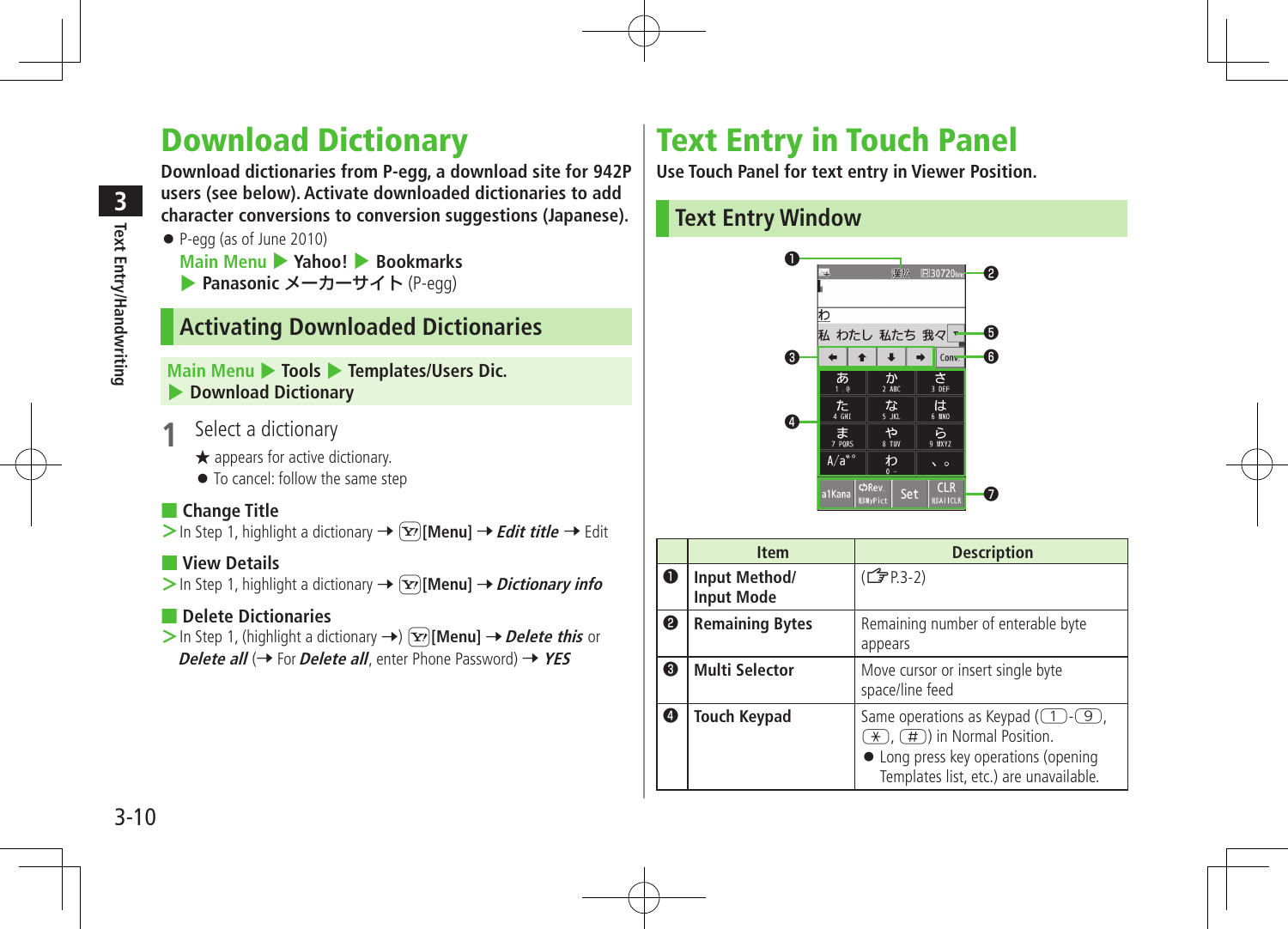<span id="page-10-0"></span>

| 5 | Conversion<br><b>Candidates</b>      | Shows Conversion Candidates<br>Show/hide candidates with $\nabla/\Delta$                                                                                  |
|---|--------------------------------------|-----------------------------------------------------------------------------------------------------------------------------------------------------------|
| 0 | Input Mode/<br><b>Conversion Key</b> | Mode: Toggle Input modes (character<br>types)<br>Touch and hold to toggle input methods<br><b>Conv./Pred.:</b> Toggle Conversion/Predictive<br>Candidates |
| 7 | <b>Control Key</b>                   | Shows functions available during text<br>entry<br>• Functions vary by windows.<br>• Tap Set after entering characters.                                    |

# Handwriting Functions

# **Handwriting Photo/Memo**

**Use Touch Pen to draw pictures/decorations or write text on messages or blogs.**

● Files are saved to Data Folder as JPEG images (480x854). (13P.10-2)

- **1** In Viewer Position,  $\boxplus$  tab  $\rightarrow$ **Handwriting** 7**Photo/Memo**
	- **•** Tap **OK** when confirmation appears. Check **Confirm once** to show confirmation only once.

| Pen | Deco-stamp Background |  |
|-----|-----------------------|--|

 $\overline{\sigma}$ 

# **2** Select an item (See below)

| <b>Item</b>   | <b>Operation/Description</b>                                                                                                                                |
|---------------|-------------------------------------------------------------------------------------------------------------------------------------------------------------|
| Pen           | Draw pictures/write characters with Touch Pen<br>$\triangleright$ Set thickness/color/type with Pen Palette $\rightarrow$ Draw<br>pictures/write characters |
| <b>Marker</b> | Draw pictures/write characters with Marker<br>$\triangleright$ Set thickness/color with Marker Palette $\rightarrow$ Draw<br>pictures/write characters      |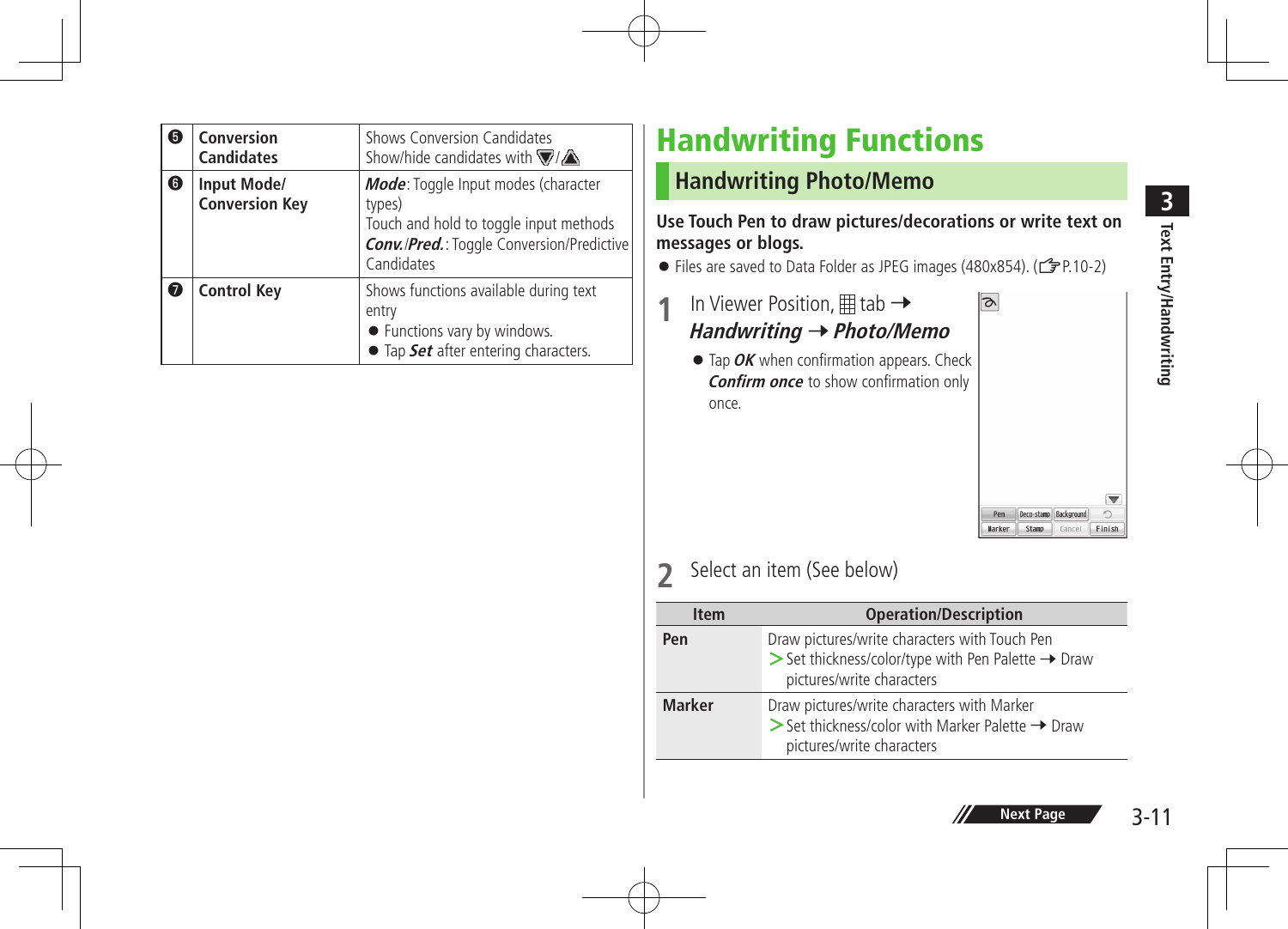| <b>Item</b>                                                          | <b>Operation/Description</b>                                                                                                                                                                                                                                                                                     |
|----------------------------------------------------------------------|------------------------------------------------------------------------------------------------------------------------------------------------------------------------------------------------------------------------------------------------------------------------------------------------------------------|
| Deco-stamp                                                           | Add Deco-stamp (decorative borders)<br>> Select a Deco-stamp → Slide Touch Pen to add<br>decorative borders<br>• Studs - Stamps are randomly spaced and sized.<br>Korokoro - Stamps are uniformly spaced and sized.                                                                                              |
| <b>Stamp</b>                                                         | Add stamps<br>$\triangleright$ Select a Stamp $\rightarrow$ Tap to add a stamp<br>• Press and slide stamp to move into position. Press and<br>drag corner of stamp to rotate and enlarge/reduce size.<br>• When stamp position/size is set, tap background to fix<br>into place; no further changes can be made. |
| <b>Background</b>                                                    | Change background color/image. Setting a background<br>deletes any work in progress.<br>$\triangleright$ Set a color/image with Background Palette $\rightarrow$ YES<br>$\bullet$ Tap $\boxplus$ to rotate image.                                                                                                |
| Cancel                                                               | Cancel all changes<br>$>$ YES                                                                                                                                                                                                                                                                                    |
| ᠫ                                                                    | Restore up to 10 changes<br>● Restoring <i>Stamp</i> (Move/scale up/scale down/rotate),<br><b>Background</b> and <b>Cancel</b> is unavailable.                                                                                                                                                                   |
| $\bullet$ To show/hide Control Keys: $\Delta$ / $\blacktriangledown$ |                                                                                                                                                                                                                                                                                                                  |

- $\bullet$  To hide a palette:  $\times$
- **3 Finish** → Select a direction to save

**4** Select an item (See below)

| <b>Item</b>           | <b>Operation/Description</b>                                           |
|-----------------------|------------------------------------------------------------------------|
| Save to               | Save file to Pictures folder                                           |
| pictures              |                                                                        |
| Attach to             | Attach file to S! Mail/PC Mail (CFFrom Step 2 on P.14-4)               |
| message               |                                                                        |
| <b>Graphic mail</b>   | Add file to Graphic Mail (From Step 2 on P.14-4)                       |
| Post blog             | Post to a blog ( $F$ P.8-7)                                            |
| ot bbA                | Save file to Customize Menu as a shortcut                              |
| custom, menu          |                                                                        |
| <b>End without</b>    | End without saving file                                                |
| saving                |                                                                        |
| Return                | Return to editing window                                               |
| <b>Note</b>           |                                                                        |
|                       |                                                                        |
|                       | • Each change is automatically saved. Current settings appear at upper |
| left side of Display. |                                                                        |

- $\bullet$  Length of strokes for Pen/Marker/Deco-stamp is limited.
- $\bullet$  Handwriting functions are unavailable when phone memory is less than 500 KB. Delete old files.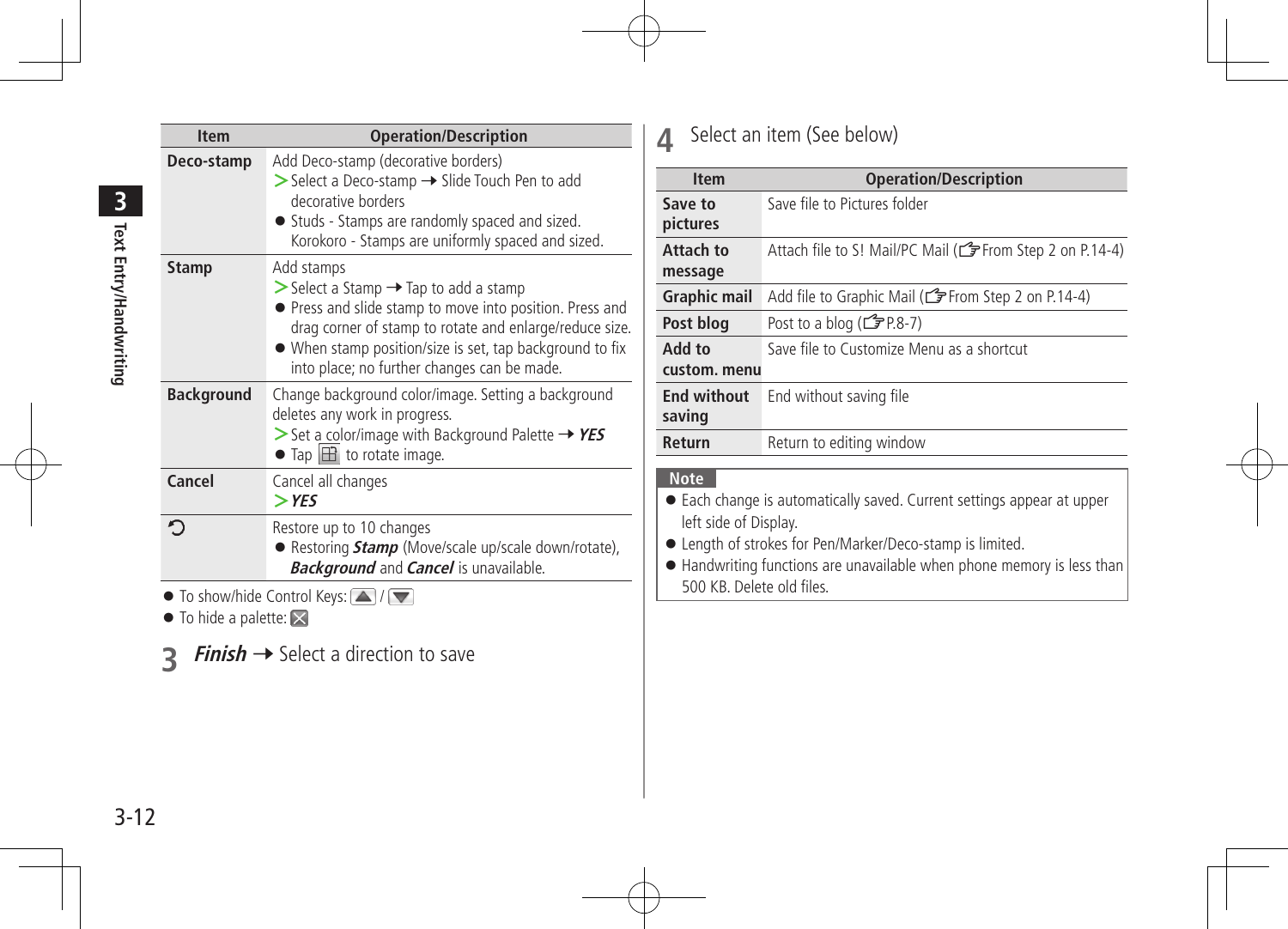## <span id="page-12-0"></span> **Handwriting Diary**

**Create diary entries with handwritten notes, drawings, etc. Save one entry each per day and month. Manage up to 48 monthly and 1460 daily entries.**

- In Viewer Position,  $\mathbb{H}$  tab  $\rightarrow$  *Handwriting*  $\rightarrow$  *Diary* 
	- **•** Tap OK when confirmation appears. Check **Confirm once** to show confirmation only once.





- $\bullet$  To toggle Month/Day View: Tap **Month** or **Day**
- $\bullet$  To show today's entry: Tap **Today**
- $\bullet$  To show previous/next entry: Tap  $\Box$  /  $\Box$
- To zoom in/out (Month View only): Tap or press down on target date  $\rightarrow$  Use Slide Lever or tap + or  $-$

## **2 Edit** → Select an item (See below)

| <b>Item</b>                                                          | <b>Operation/Description</b>                                                                                                                             |
|----------------------------------------------------------------------|----------------------------------------------------------------------------------------------------------------------------------------------------------|
| Pen                                                                  | (C <sub>J</sub> P.3-11)                                                                                                                                  |
| <b>Marker</b>                                                        | (C <sub>J</sub> P.3-11)                                                                                                                                  |
| Deco-stamp                                                           | ( <del>f</del> P.3-12)                                                                                                                                   |
| <b>Stamp</b>                                                         | (CJPP.3-12)                                                                                                                                              |
| Disp. area                                                           | Zoom in/out Month View<br>$>$ Use Slide Lever or tap + or $-$<br>• Tap or press down on a date to zoom in/out. Press<br>down and slide to move the page. |
| Cancel                                                               | Cancel all changes                                                                                                                                       |
| ᠫ                                                                    | ( <del>f</del> P.3-12)                                                                                                                                   |
| $\bullet$ To show/hide Control Keys: $\Delta$ / $\blacktriangledown$ |                                                                                                                                                          |

 $\bullet$  To show/hide Palette:  $\times$ 

# **3 Save**

Confirmation appears. Select Yes to create a link to this entry from Calendar.

Check **Confirm once** to show this confirmation only once. When a daily entry is saved,  $\overline{a}$  appears on that date in Month View.

 $\bullet$  To end Handwriting Diary:  $\bigcap (\mathbf{G} \cup \{ \Psi \})$ 

#### **Note**

■ If you tap NO in confirmation window, after Step 3, daily entries cannot be accessed from Calendar (View Daily Entries from Calendar:  $\sqrt{2}$ P.3-14).